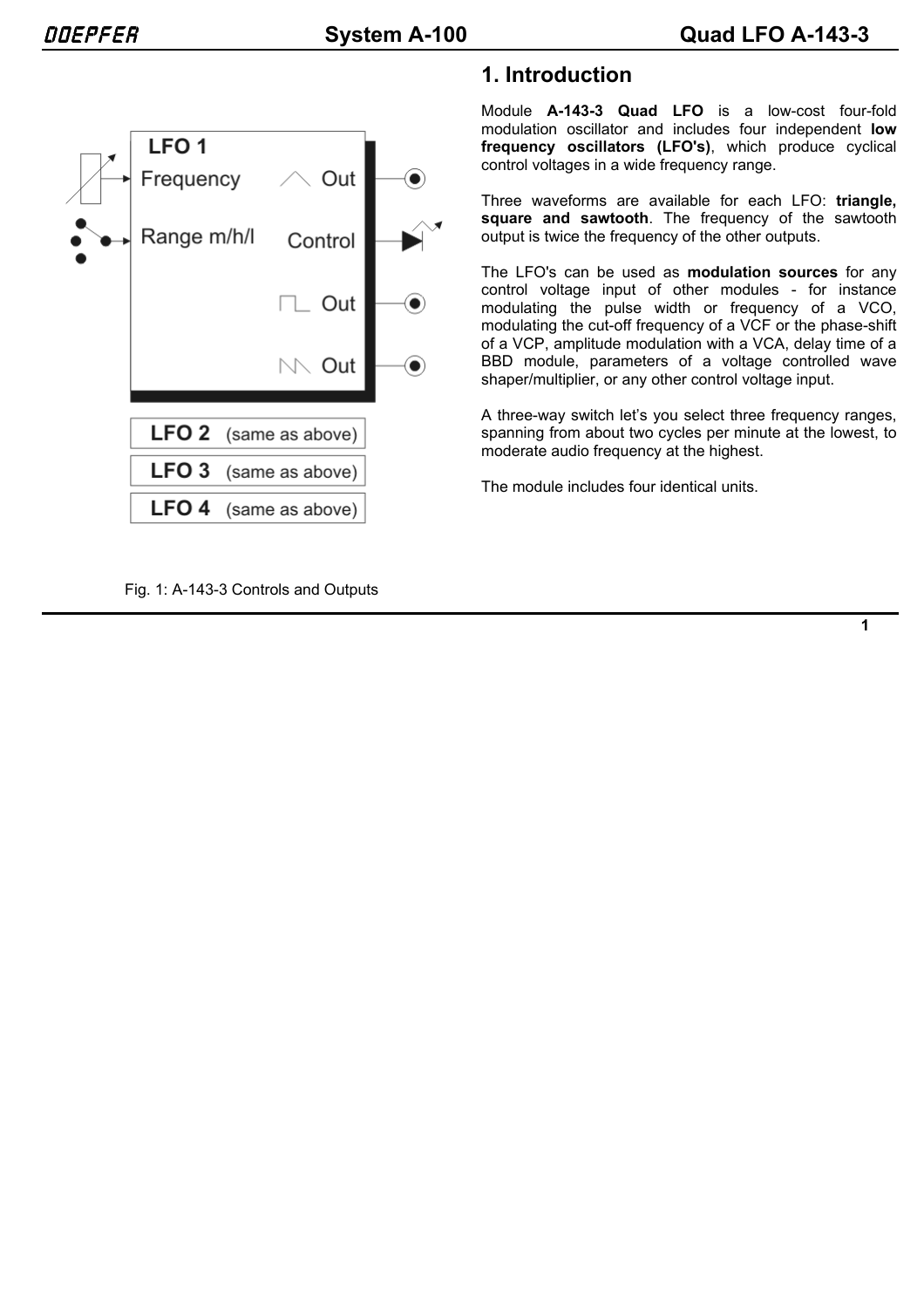## **2. Overview**



#### Fig. 2: A-143-3 front panel

# **Controls:**<br>① Frequ.:

1 Frequency control<br>
1 Frequency range s<br>
2 Range: frequency range s 2 Range: frequency range switch<br>3 : LED control **LED control** 

## **Outputs:**

| $\mathbf 0$ .    | triangle output  |
|------------------|------------------|
| $\boldsymbol{e}$ | rectangle output |
| $\bullet$ :      | sawtooth output  |

The controls and outputs are the same for all four sub-units.

Module width: 14 HP / 70.8 mm Module current:70 mA

**2**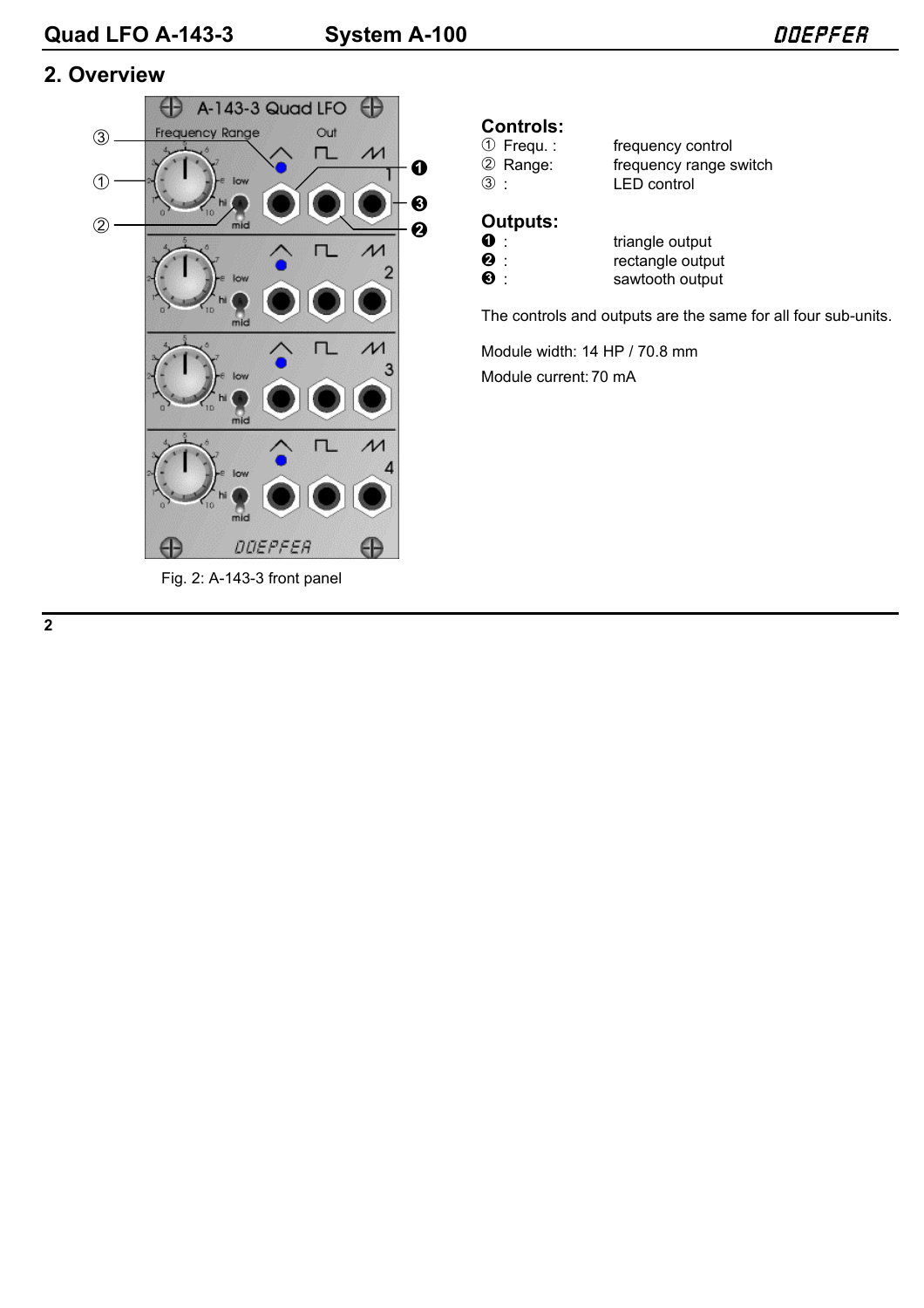# **3. Controls and Outputs**

#### 1 **Frequency**

This control adjusts the frequency of the LFO within the frequency range set by the range switch 2.

## 2 **Range**

Use switch 2 to select a suitable frequency range:

- **L** (low): minimum about 2 cycles per minute
- **M** (medium): normal LFO range
- **H** (high): moderate audio range

Pay attention that the high range is in the middle position due to technical reasons.

#### 3 **LED**

LED  $\circledcirc$  displays the triangle signal that appears at socket  $\bullet$ .

If the LFO frequency goes above about 25 Hz, our persistence of vision means that the LEDs look permanently on.

## $\Omega$

This is the output for the **triangle** wave, whose frequency is displayed by LED 3. The output is symmetrical around 0V, the level is about  $+7$  V.

### $\boldsymbol{\Omega}$

This is the output for the **square** wave. The output is symmetrical around 0V, the level is about  $\pm 6$  V.

#### §

This is the output for the **sawtooth** wave. The output is symmetrical around OV, the level is about  $\pm$  7 V. To obtain an inverted sawtooth the voltage inverter module A-175 may be used.



Fig. 3: A-143-3 waveforms and levels